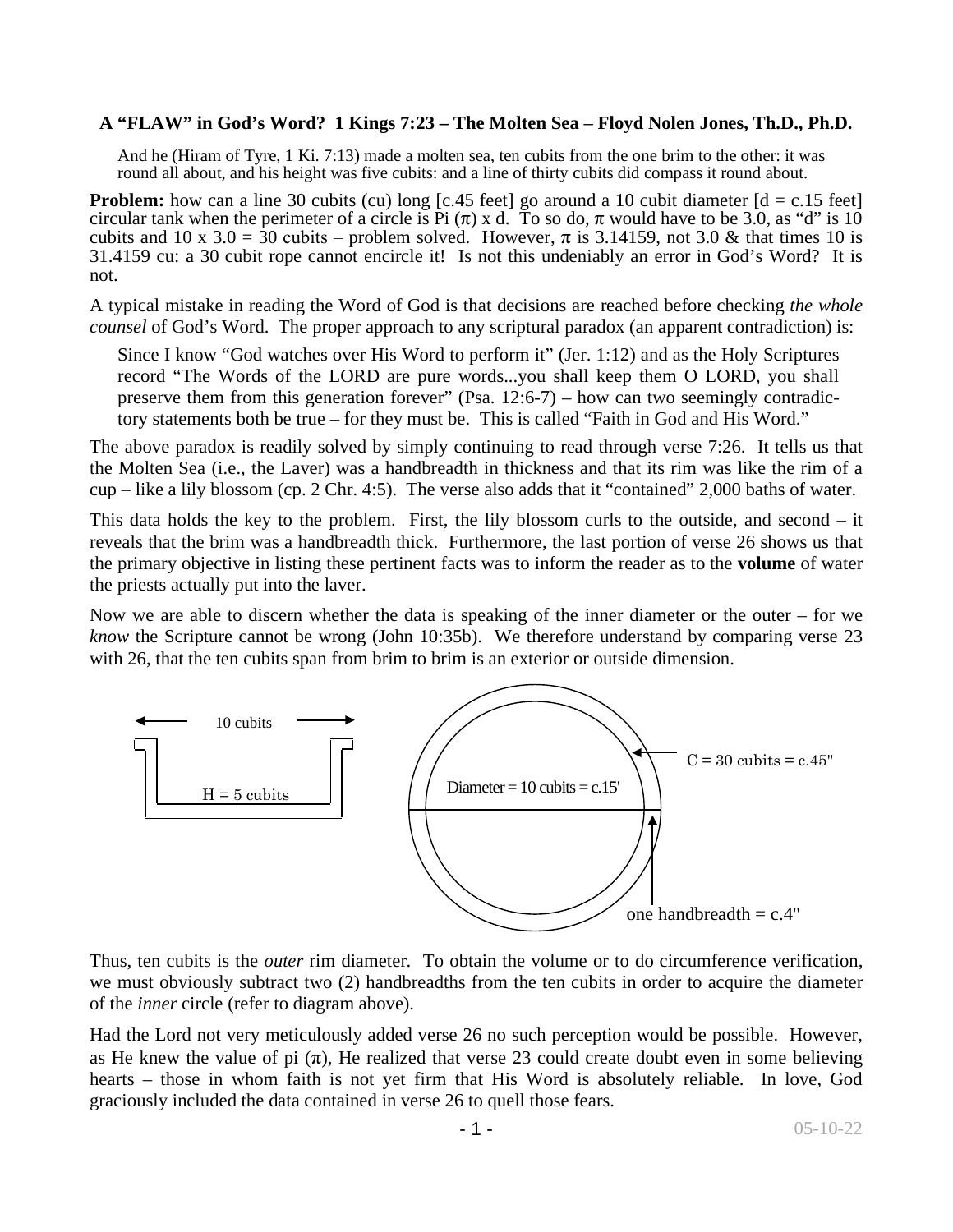As mathematically demonstrated on page one, no 30 cubit line could go around a circle with a diameter of 10 cubits due to the 3.14159 value of  $\pi$  – but then, surely God must know that much. Now we are drawn to see that the 30 cubit value must apply to either the inner or outer circumference. It cannot be both, for the "sea" was a handbreadth thick.

It manifestly refers to the inner circumference for, once again, the reference is directed to the *volume* of water to which it is filled. The reading both permits and suggests this conclusion.

Over the years, archaeological research has established that there were three (3) different cubits used in Old Testament days. There was one of 3 handbreadths width used in working with gold, one of 4 handbreadths which was utilized in the erection of buildings etc., and one of 5 hands that was employed in measuring land. A further limitation imposed upon us is that a handbreadth is an inexact distance. Several values for the handbreadth have been handed down to us. They have been given as ranging from 3.6 to 4 inches on the low end and upward to 5 inches.

For our purpose, we choose the most common values where one cubit  $= 18$  inches and a handbreadth  $=$ 4 inches, but it should be obvious that no dogmatic mathematical assignment can be made for these two units of measurement. The uncertainty; however, does not rest with God's Word – it rests in our inability to convert the data with absolute certainty into exact English equivalents.

| Hence: | 10 cubits $= c.15$ feet – the diameter "d"<br>30 cubits = $c.45$ feet – the inner circumference "C"<br>$\pi = 3.14159$ |
|--------|------------------------------------------------------------------------------------------------------------------------|
|        | Where: $C = \pi x d$<br>$C = 3.14159$ x $[(15' \times 12") - (2 \times 4") = 180" - 8" = 172"]$                        |
|        | $C = (3.14159 \times 172'') \div 12 = 45.029'$                                                                         |

We thus obtain an English measurement which is only *29 one thousands of a foot* from the known actual circumference of 30 cubits [or its approximate equivalent, which is 30 x  $18 \div 12 = 45$  feet]. Surely this is more than "close enough" to make the point, especially when we remember the uncertainty factor involving the English equivalents of the Biblical terms "cubit" and "handbreadth". We can be completely confident that not even the slightest discrepancy exists in the actual standards that were used.